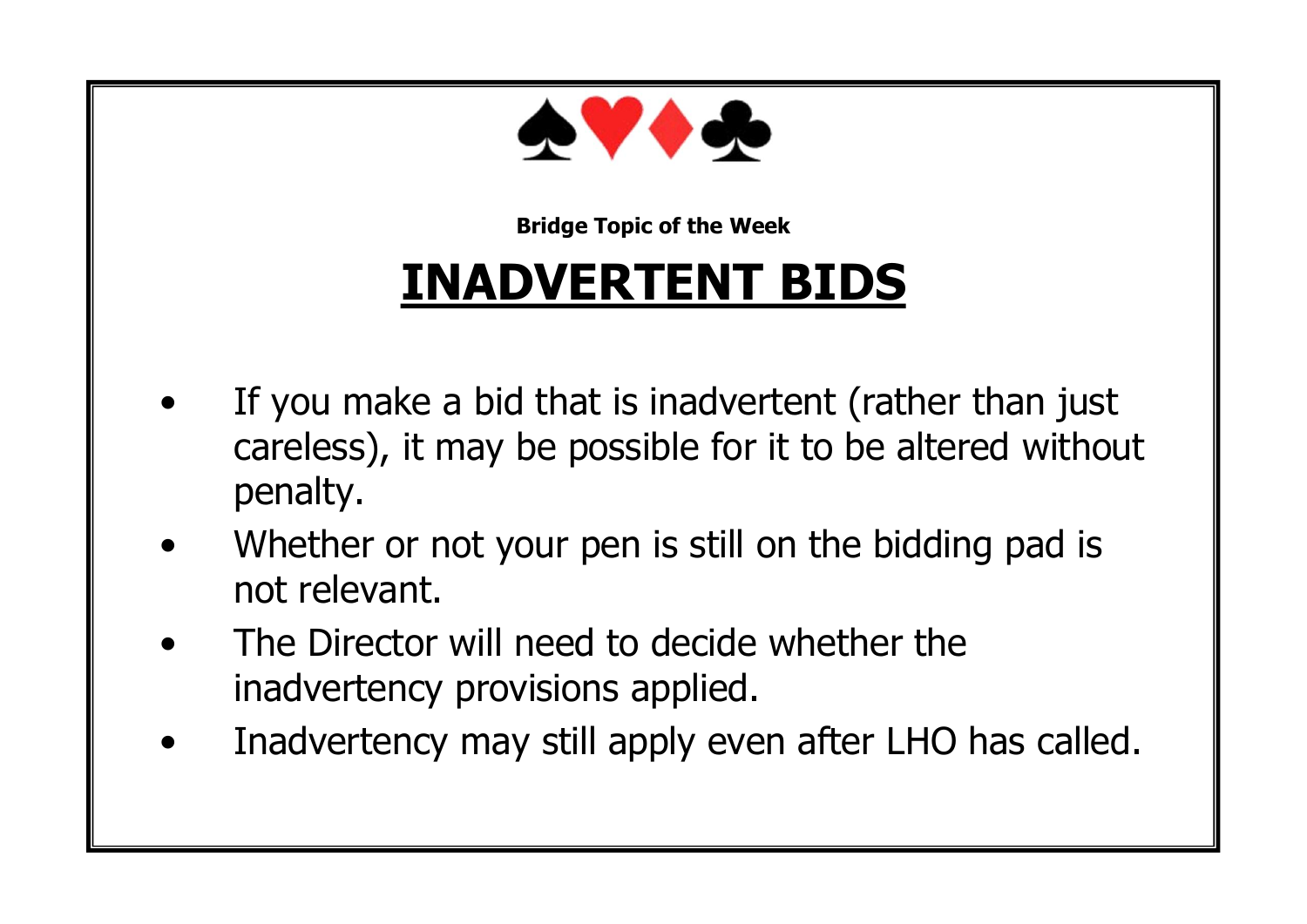

#### **HESITATION**

- Hesitation is not an infraction in itself. An infraction occurs when their partner is influenced by the hesitation in the action they take.
- Hesitation generally reduces the options available to partner. They may not take any action that is suggested by the hesitation where other logical alternatives to that action exist.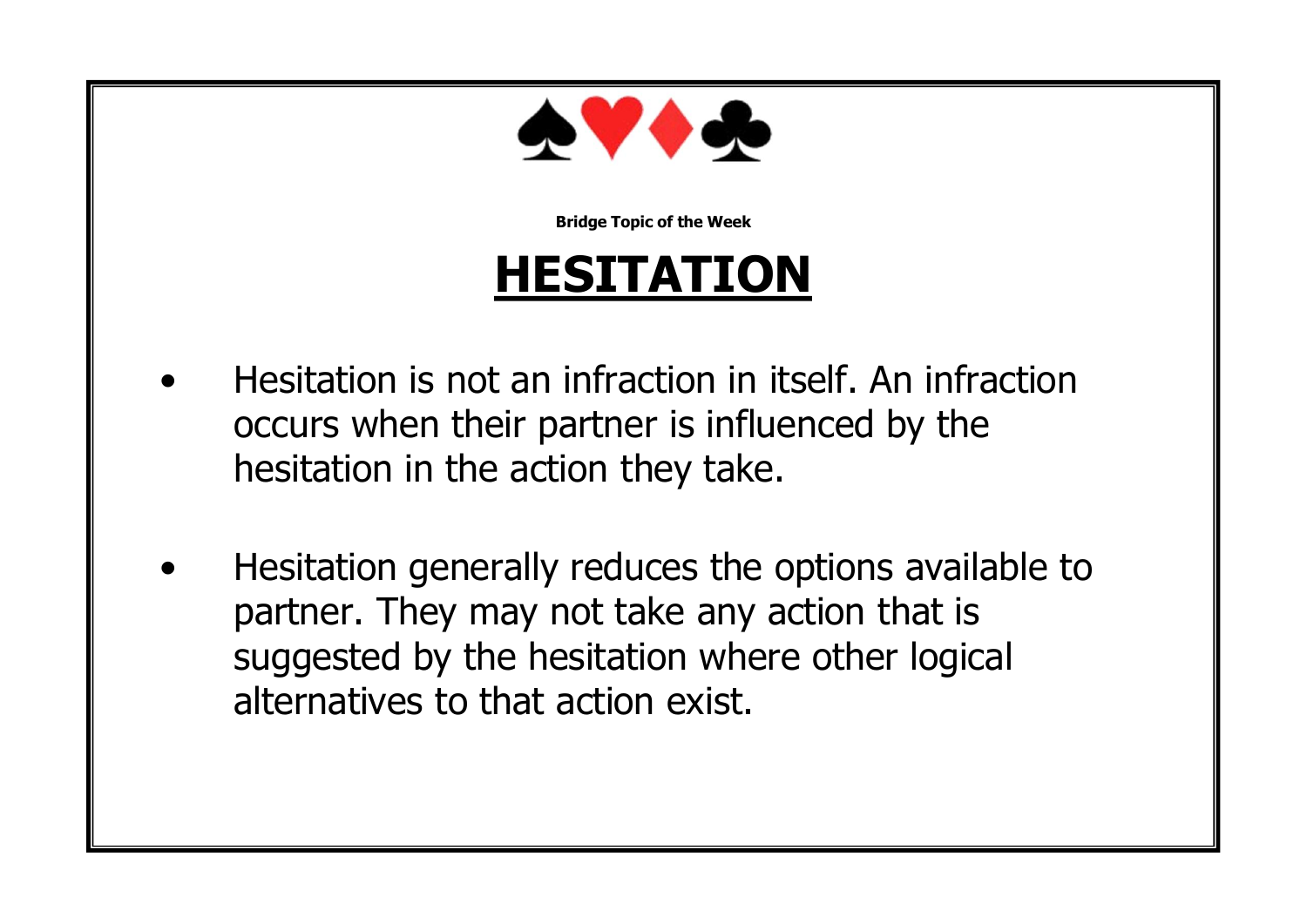

## **INSUFFICIENT BIDS**

- It is never in a player's interest to:
	- a) alter an insufficient bid before the Director has advised them of their options;
	- b) announce to the table what they meant to write.
- Many insufficient bids can be corrected without further redress once the Director has assessed the situation.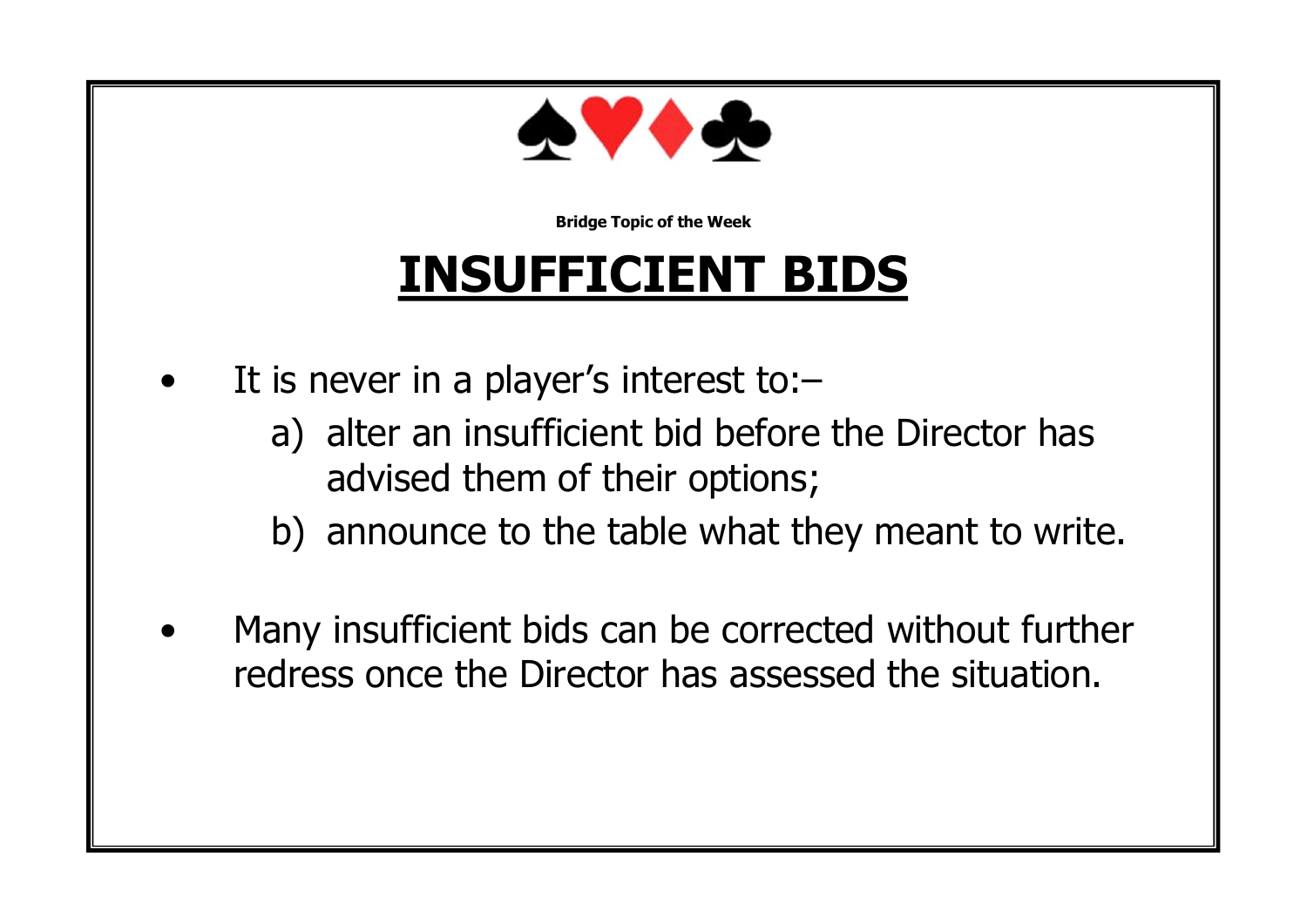

## **ALERTING STAYMAN BIDS**

- A response of 2♣ after a 1NT opening bid is not alertable in an uncontested auction, no matter what the meaning.
- However, normal alerting do rules apply if (a) if the opponents have entered the auction, or (b) Stayman or similar is used in any other sequence e.g. following a 2NT opening or a 1NT response.
- Normal alerting rules also apply to all responses to Stayman and other asking bids.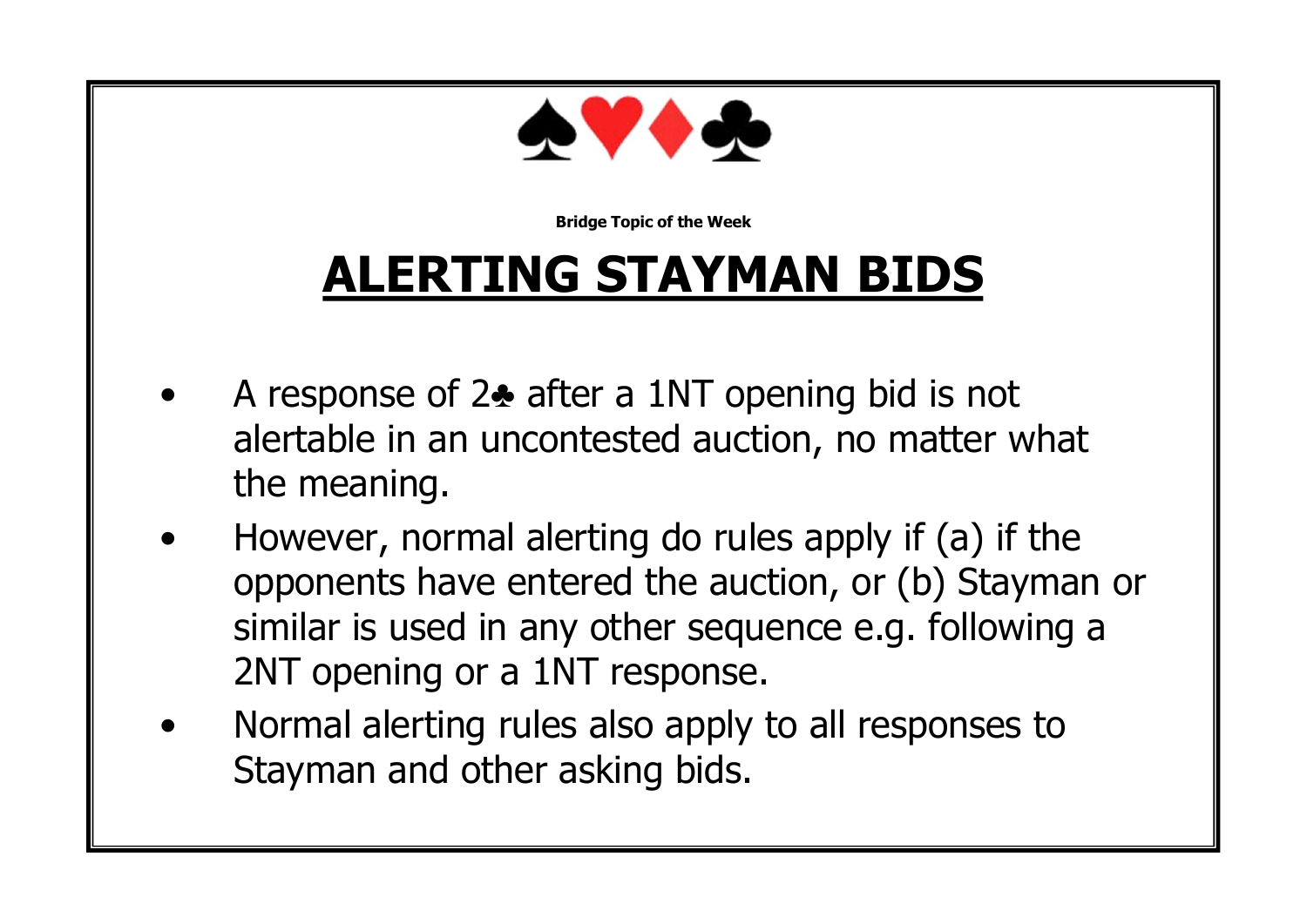

# **DUMMY**

- Dummy can attempt to stop Declarer committing an infraction, but cannot be the first to call attention to an infraction once committed.
- For example, if Declarer plays from the wrong hand by either calling for a card from Dummy, or playing incorrectly from their own hand, Dummy must not draw attention to this, as the infraction has occurred.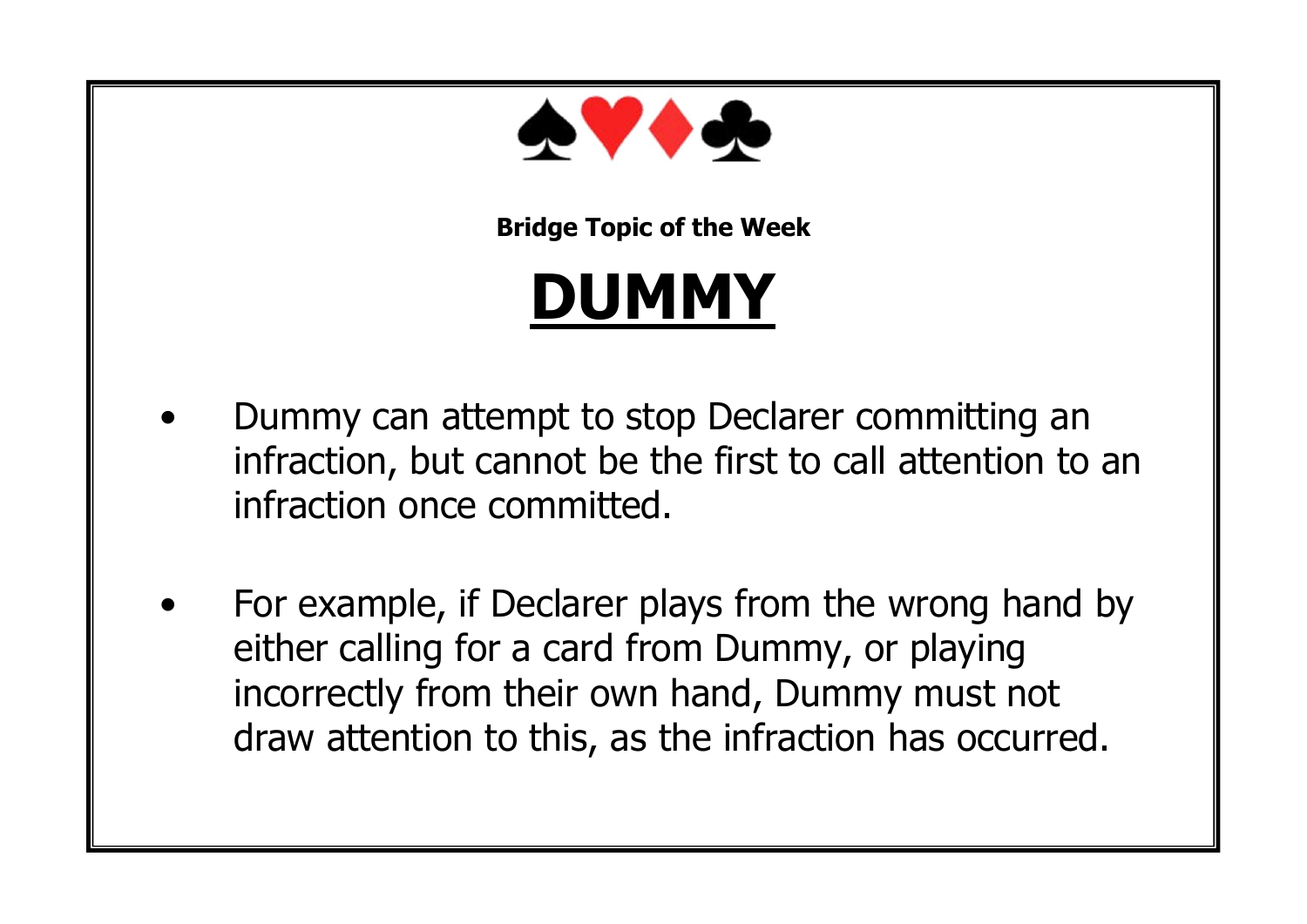

#### **Bridge Topic of the Week MORE ON DUMMY**

- Dummy should not play a card until Declarer has called for it. This applies even when the card to play is obvious, for example, when Dummy has a singleton in the suit led.
- Dummy should only touch the cards when playing a card nominated by Declarer, or to reorganise them. Dummy should not move the cards to fill a space created by a suit void, as this is disruptive to Declarer and Defenders.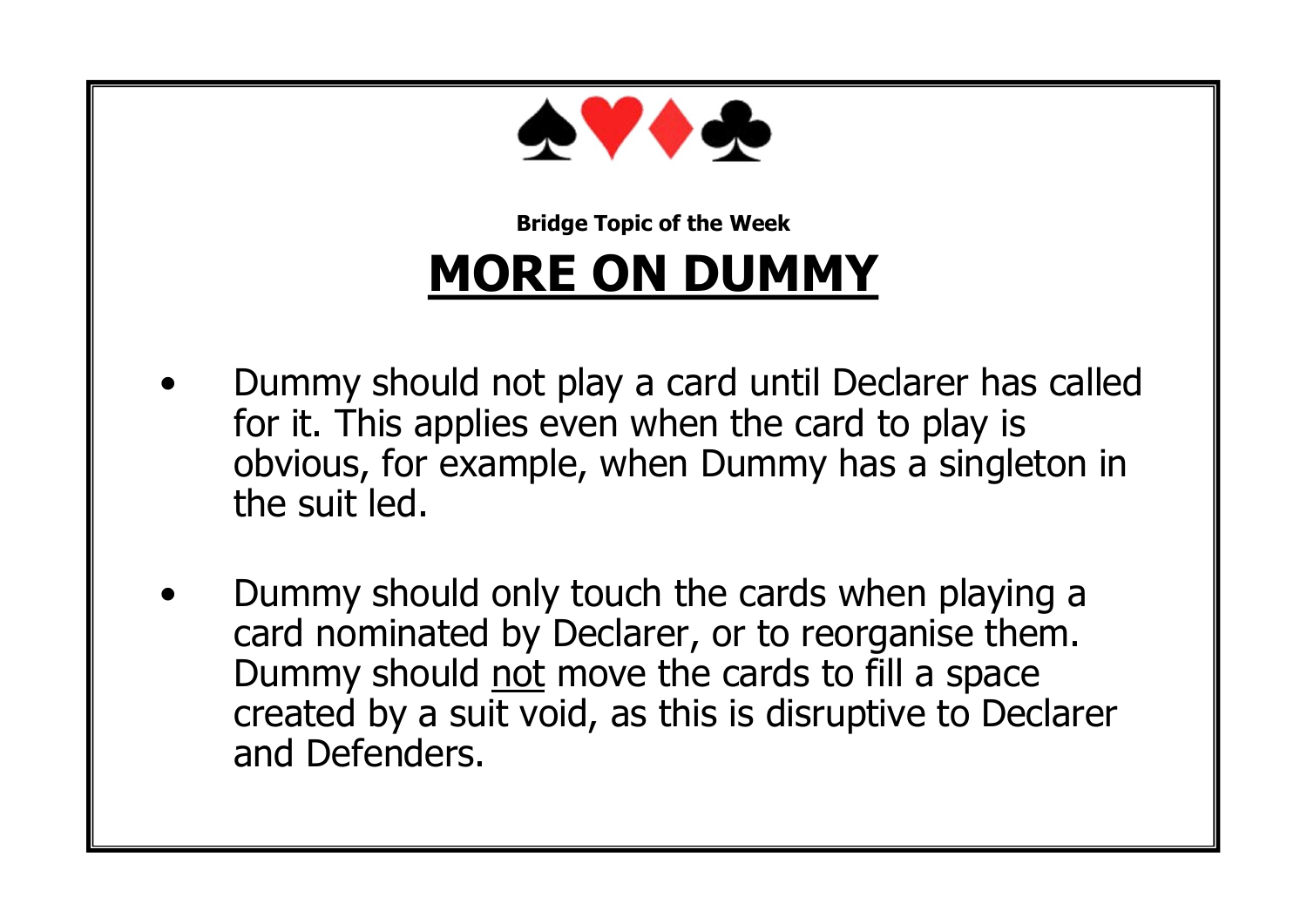

## **COUNT YOUR CARDS**

- Players should count their cards before looking at them.
- If missing or extra cards are discovered once play commences, affected players can be disadvantaged. For example, a missing card is deemed to be part of the hand at all times, and a revoke may have occurred.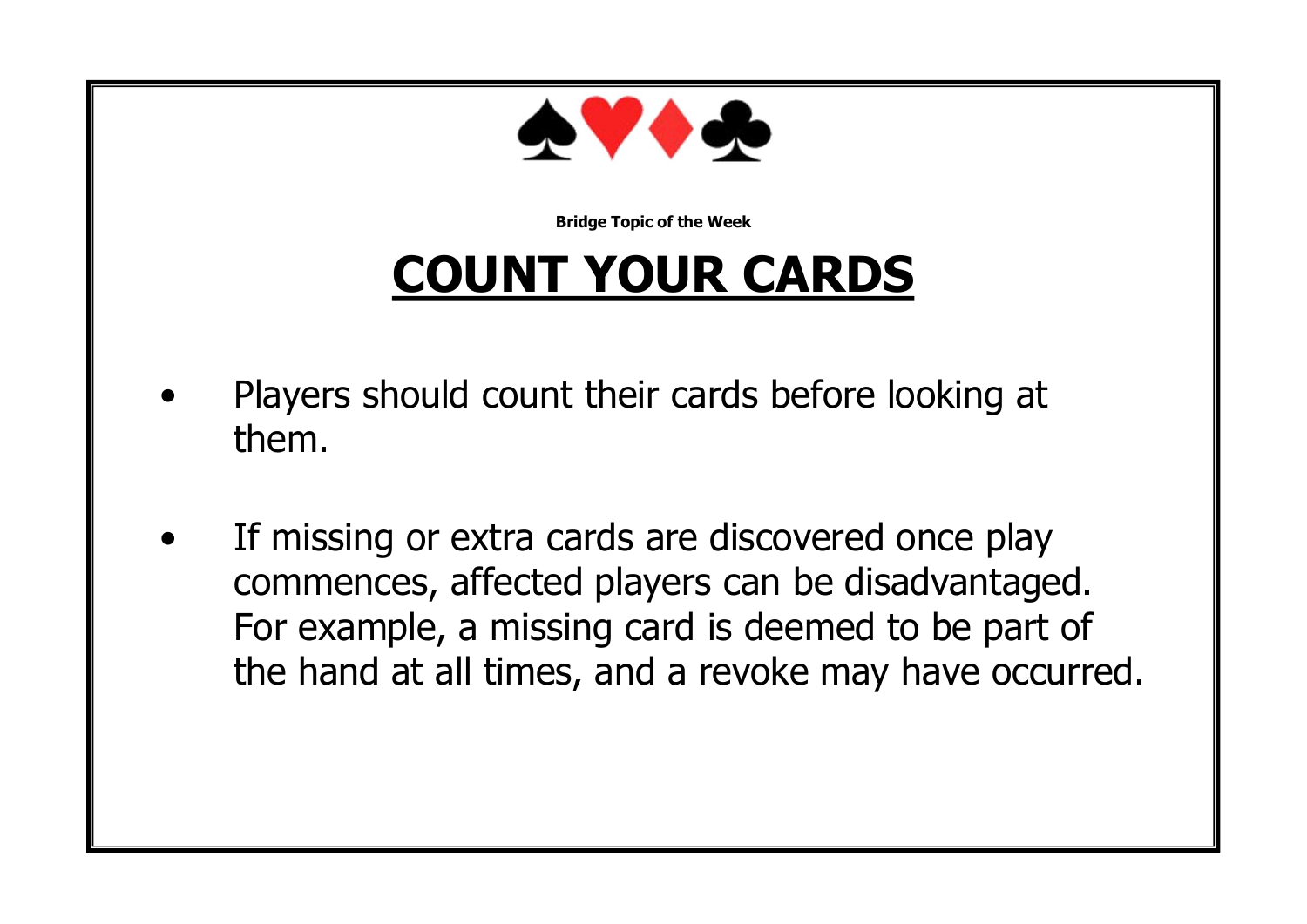

#### **SLOW PLAY**

- If the warning bell sounds and the first call has not been made on a board, that board needs to be averaged.
- The Director will make a decision as to what percentage to award to each side, depending where responsibility for the slow play lies.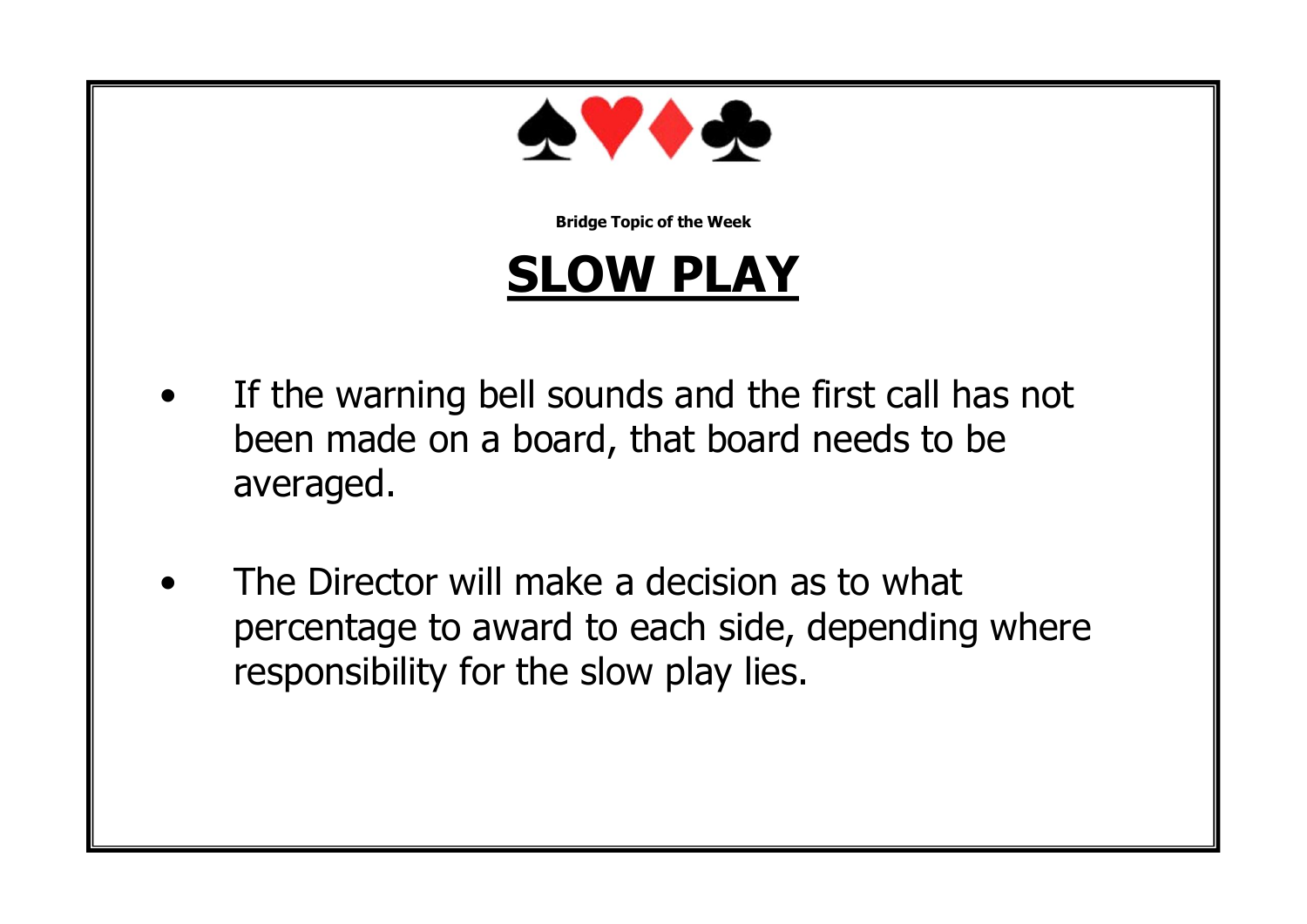

#### **SYSTEM CARDS**

- Both players in a partnership should have identical ABF system cards, and these should be made available to your opponents at the commencement of each round.
- Systems should be designated as Green, Blue, Red or Yellow, and with Brown Sticker where appropriate. If in doubt as to the classification of your system, consult the Director.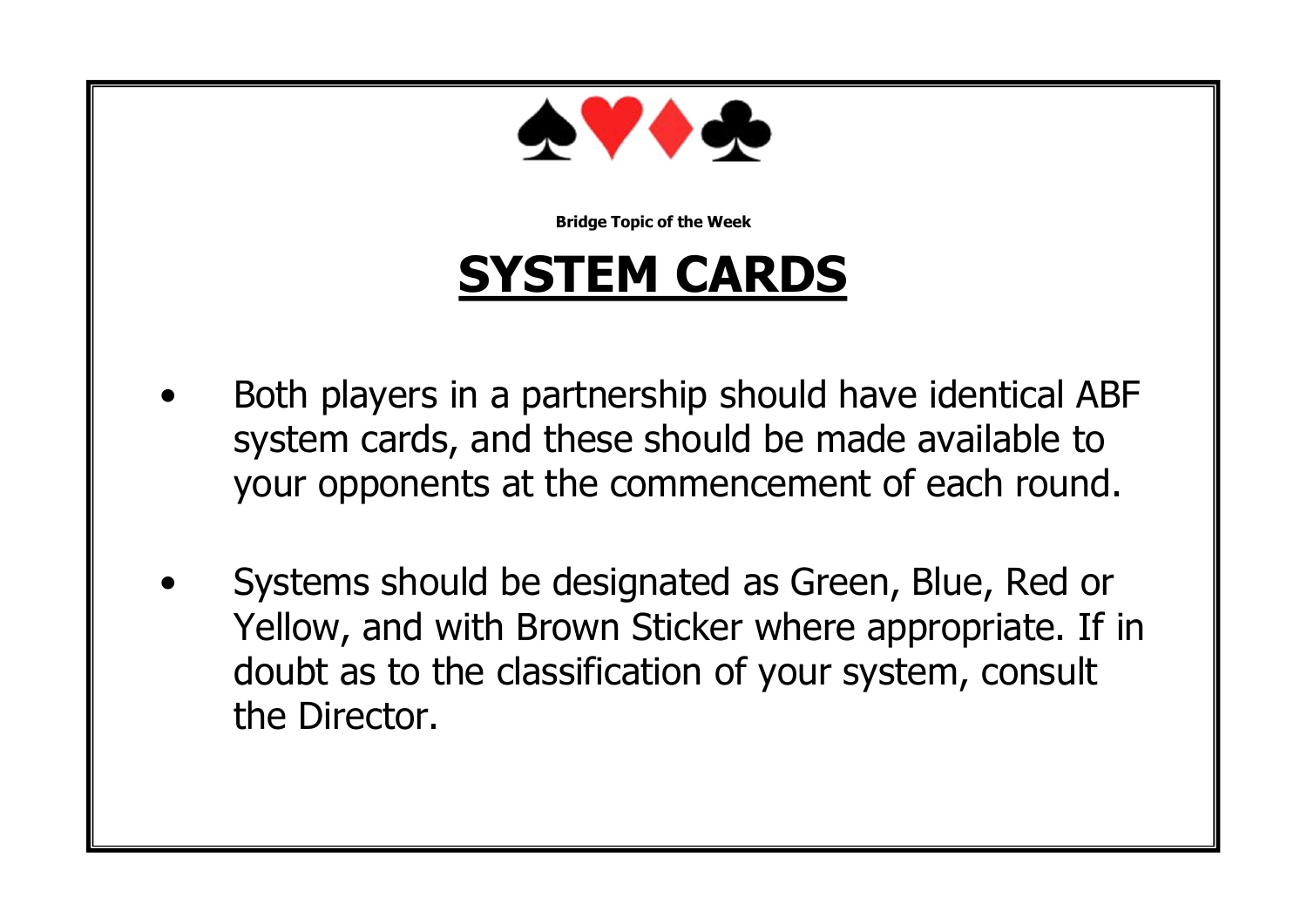

#### **OPENING LEAD**

- The player on lead (Declarer's LHO) should select their opening lead, and place it face down on the table in front of them. Their partner should then acknowledge that it can be faced. This minimises the possibility of making an opening lead from the wrong hand.
- Once placed on the table, the card cannot be changed without the Director's consent, even though it may not have been faced.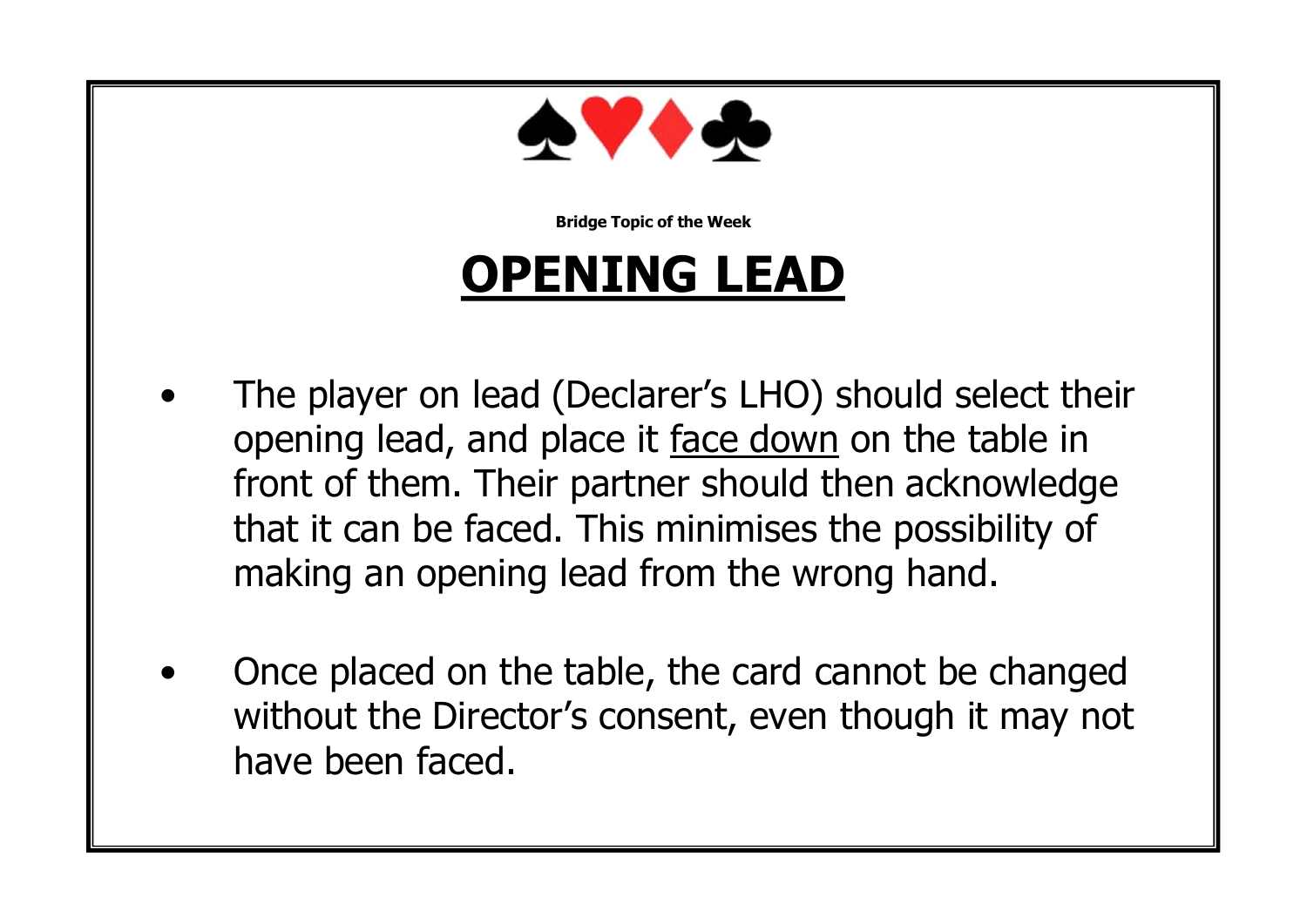

#### **REVOKE**

- When attention is drawn to a revoke, the Director should be called. They will determine whether it is established on not.
- If the revoke is established, the Director will determine rectification after the play of the hand is completed. There are statutory trick adjustments laid down in the laws that cannot be reduced, but the Director can award more tricks to the non-offenders if more damage has been caused by the revoke.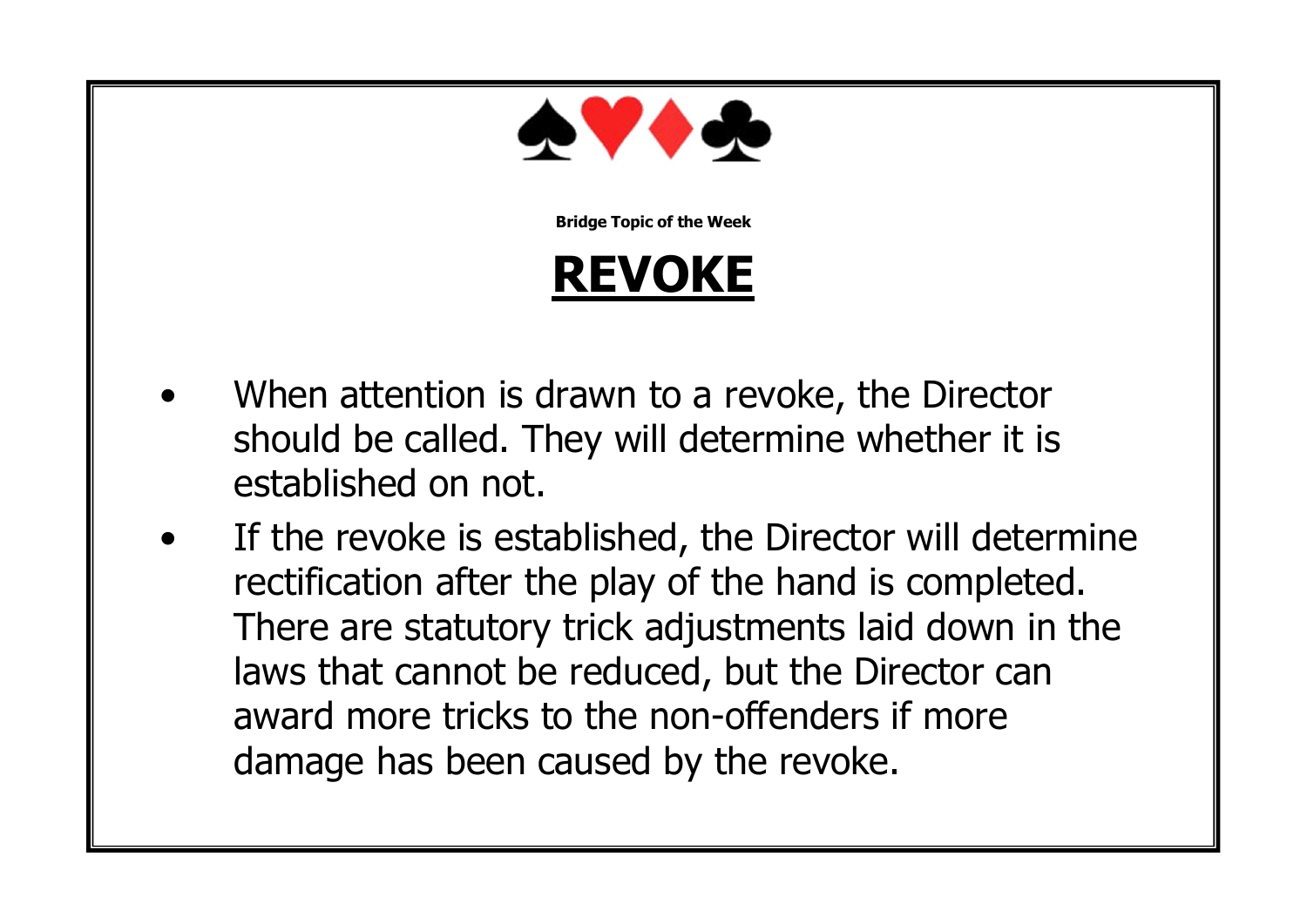

#### **PSYCHE BIDS**

- A psyche bid is "a deliberate and gross misstatement of honour strength and/or of suit length".
- Psyche bids should be reported to the Director by the psycher or their partner, and if the Director agrees that it is a psyche, it will be recorded in the Club's Psyche Register.
- Partnerships that have a track record of psyches may need to modify their system card accordingly.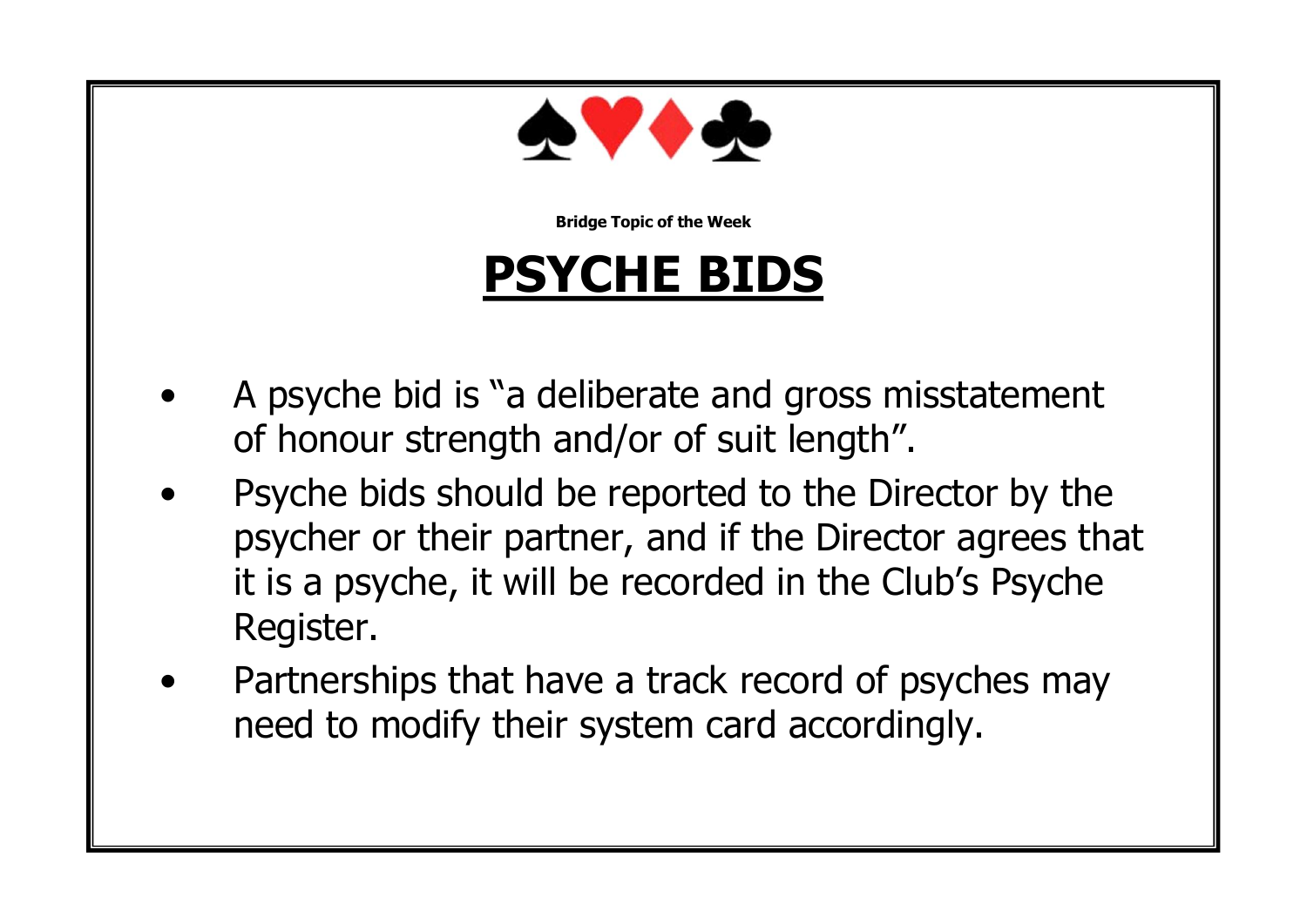

## **PENALTY CARDS**

- Whenever a card, other than the card being played, is accidentally or intentionally exposed by a defender, it becomes a penalty card. The Director must be called when this occurs.
- Whether it is a minor or major penalty card will be determined by the Director. Player obligations differ depending which it is, and the Director will inform the table of everyone's rights and obligations.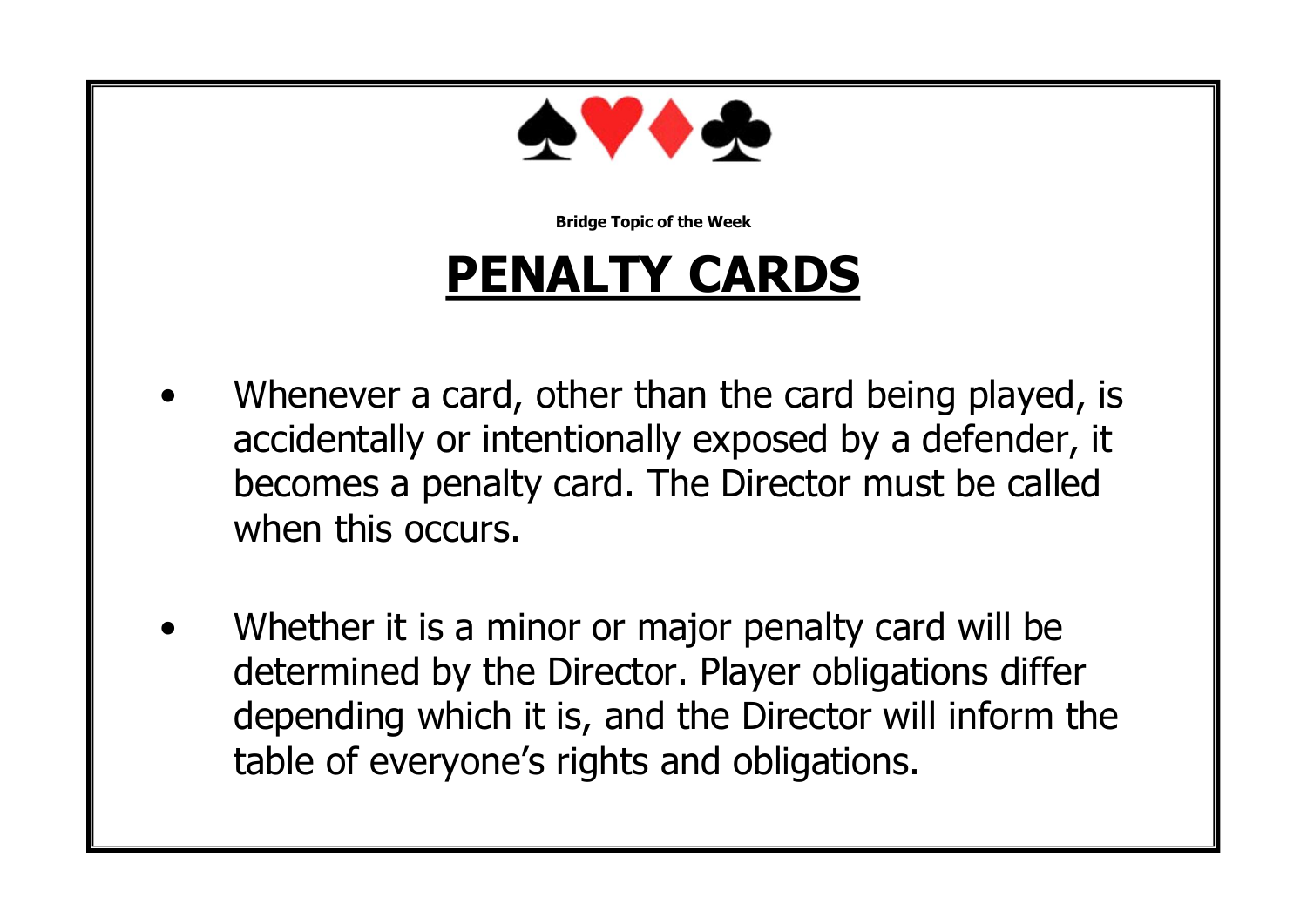

## **CALL THE DIRECTOR**

- Whenever an infraction occurs at the table, you must call the Director.
- Players cannot make their own rulings. If they do, the Director has the right to have players forfeit rights to rectification they would otherwise have had.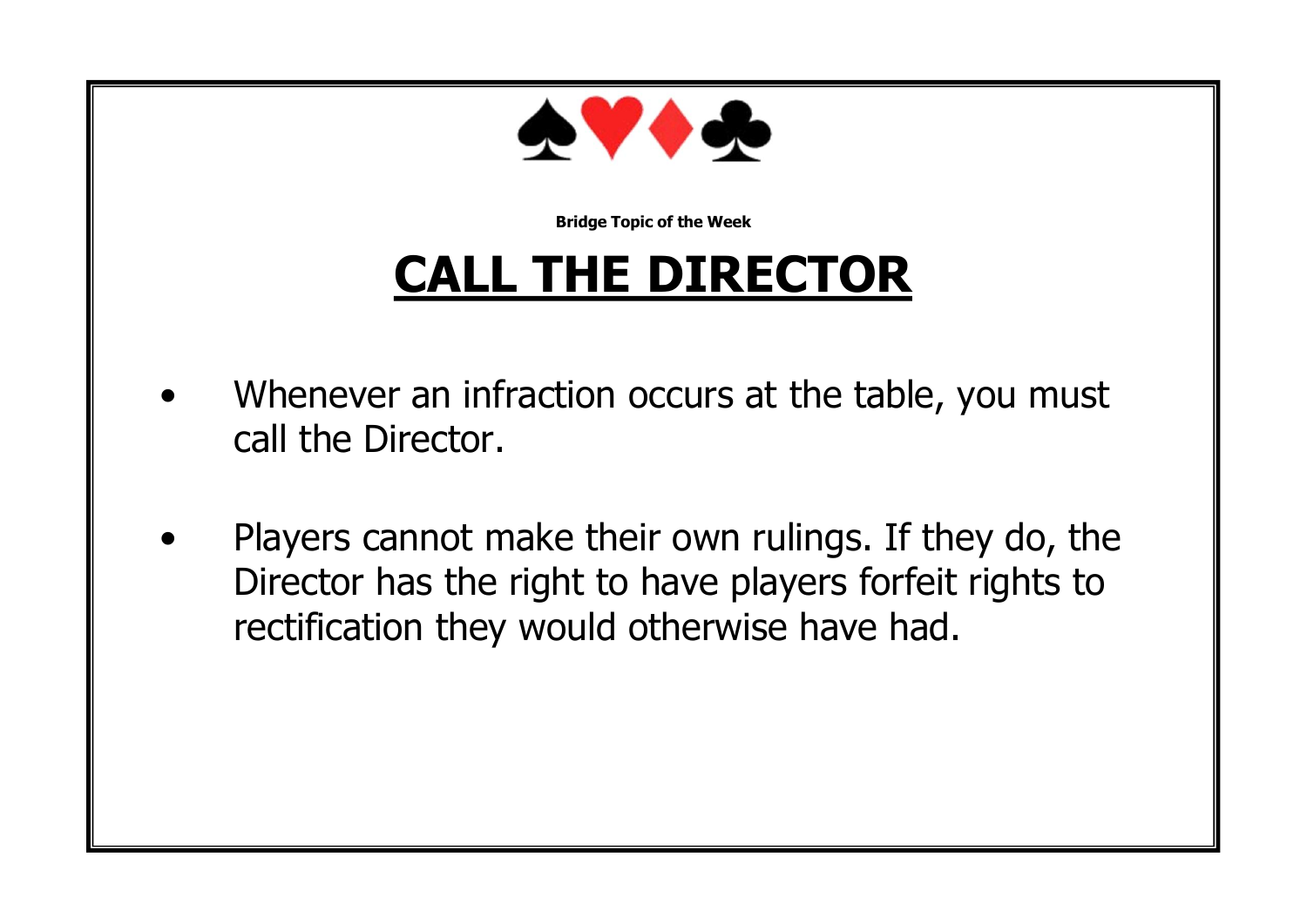

## **CLAIM BY DECLARER**

- When a claim is made by Declarer, they must state their proposed line of play. This should make mention of any outstanding trumps (e.g. "drawing trumps"), and how they plan to travel between hands if relevant.
- A careless or incomplete claim may cost you tricks that you would otherwise make.
- Claims should be made where possible it is discourteous to continue play when the outcome is certain.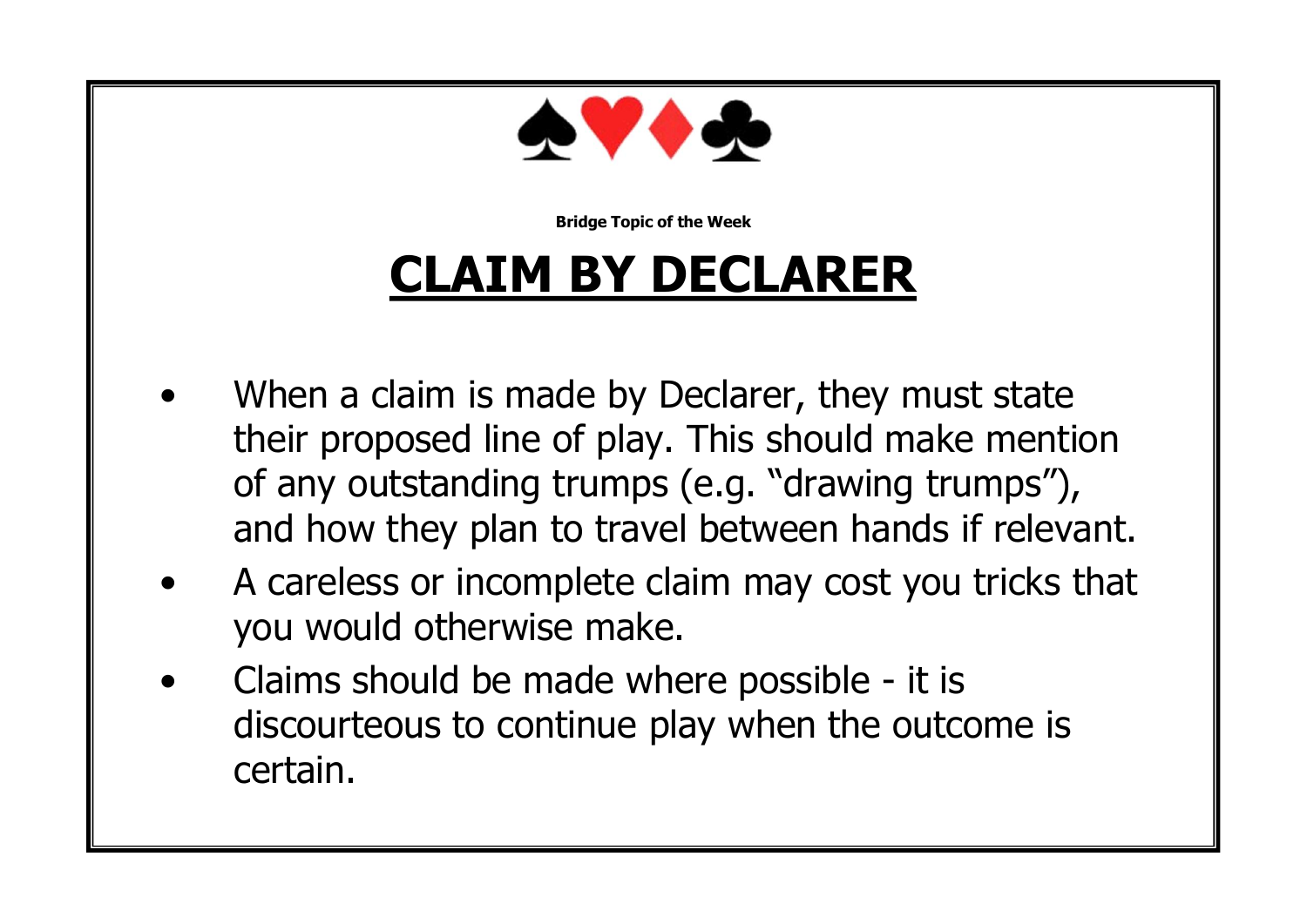

## **CONCESSION BY DEFENDER**

- When a concession is made by a Defender, their partner may dispute it. The director must be called, but the concession can be withdrawn and play can continue.
- Any comments made by the player in making the concession, or any cards exposed in this process, remain as Unauthorised Information to their partner.
- The Director should be called if this happens.
- You cannot concede a trick that you can not lose.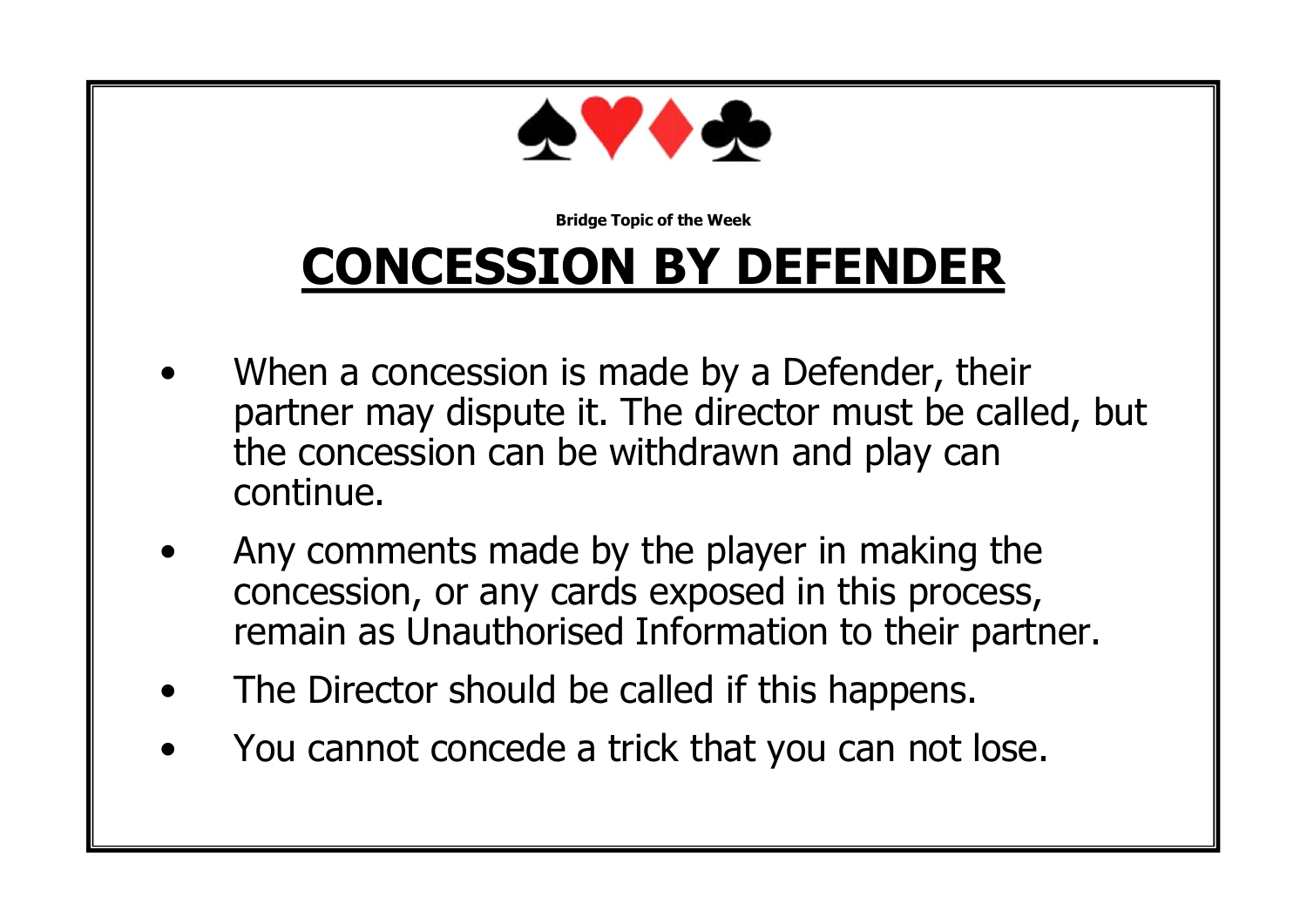

## **REMOVING AND REPLACING CARDS**

- Cards should not be removed from the board until at least one player from each side is present.
- This also applies to a sit-out pair  $-$  they must not remove the cards from boards on the sit-out table.
- Cards must be shuffled before being returned to the board.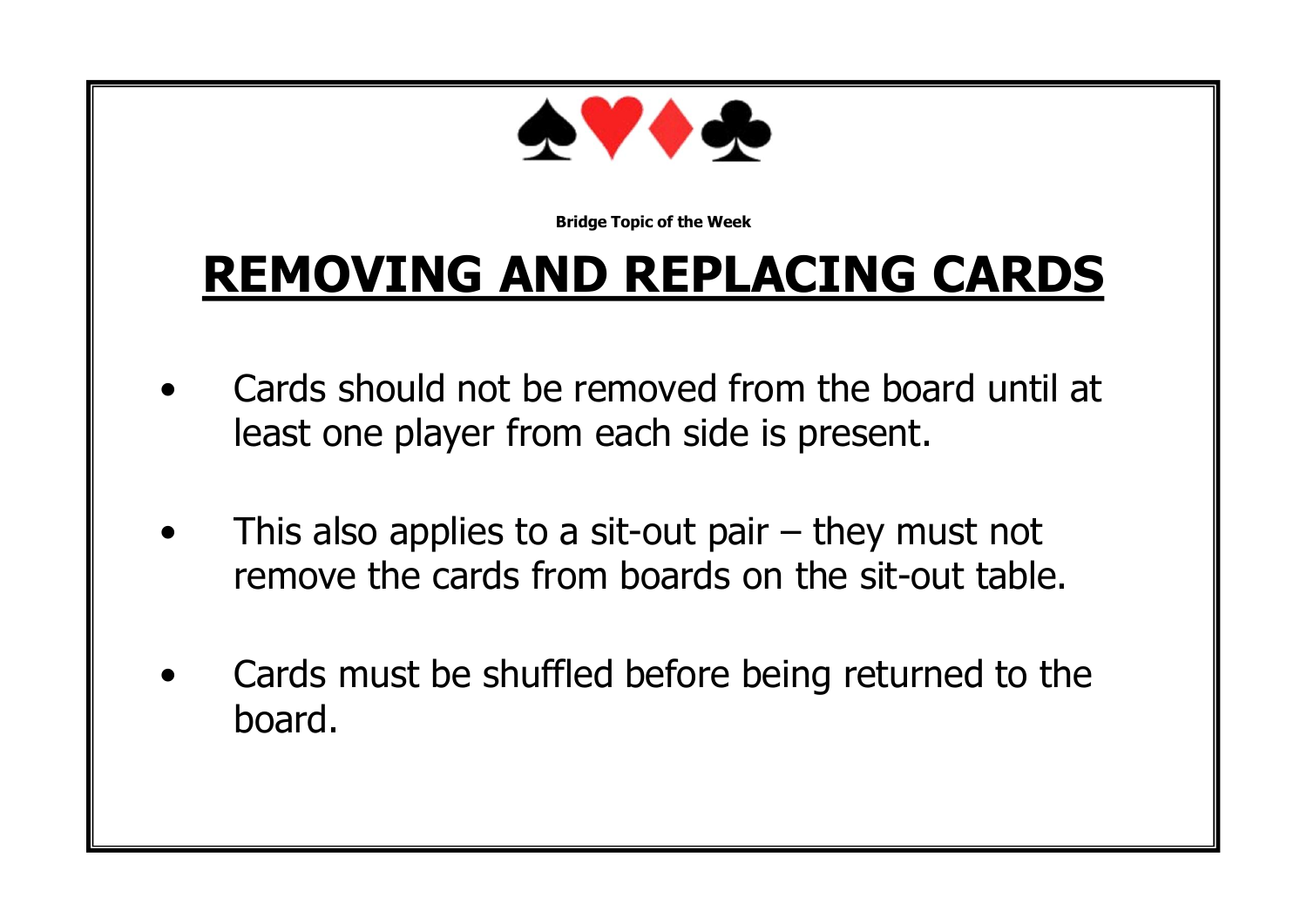

## **QUESTIONS DURING THE AUCTION**

- During the auction, at your turn to bid, you may ask questions about any part of the opponent's auction. It is unwise to ask about a specific part of the auction, as this may convey unauthorised information to your partner.
- It is prudent not to ask questions unless the answer affects your call. Showing seemingly unwarranted interest in an opponent's call, particularly an alerted one, may pass unauthorised information to partner.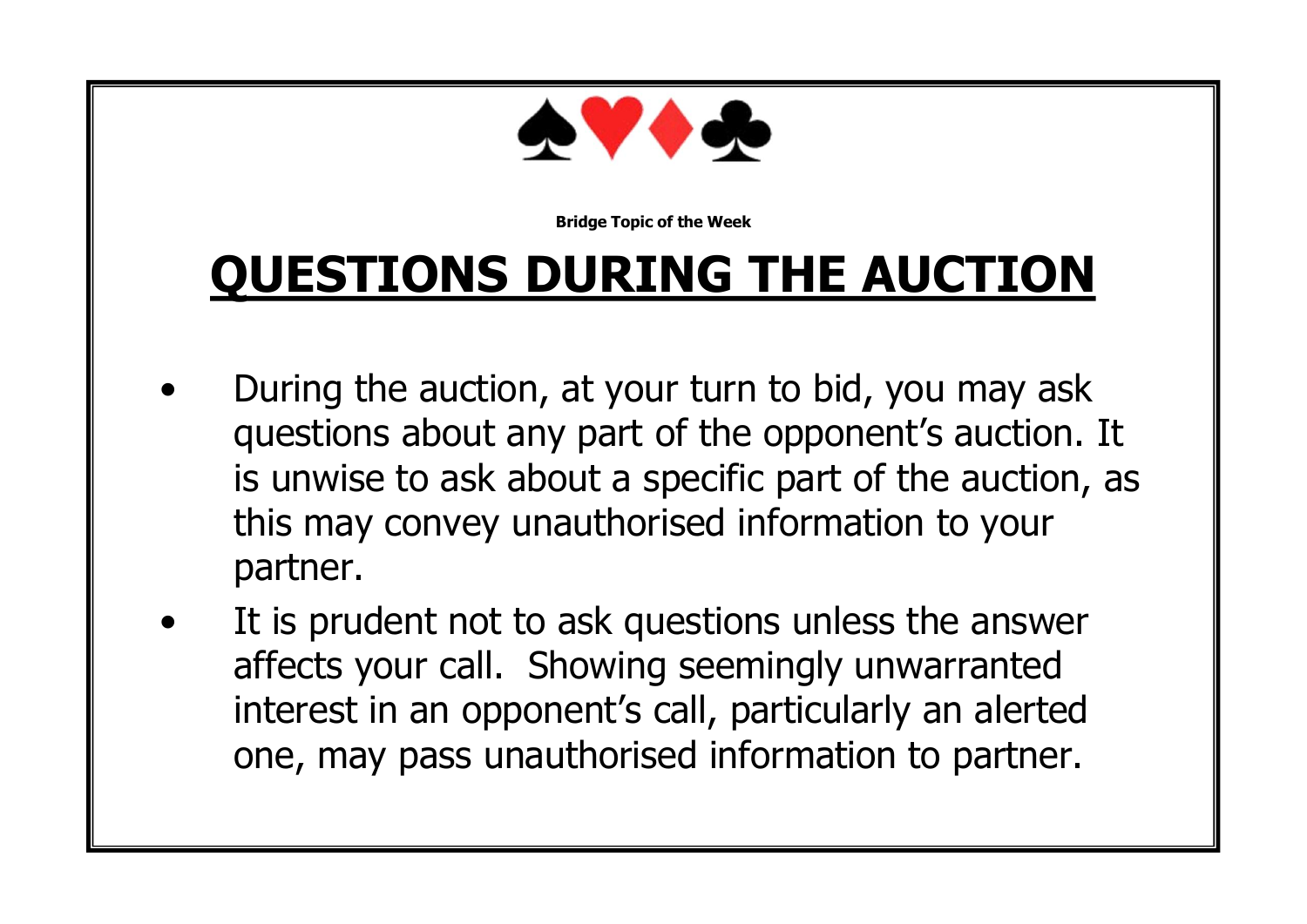

## **EXPLANATIONS AFTER THE AUCTION**

- At the completion of the auction, the Declarer should offer the opponents an explanation of any unusual bidding sequences in their auction, especially selfalerting calls (e.g. doubles, cue bids) that may have an unexpected meaning.
- In any event, it is a good policy for the player on lead to request a full explanation of the auction before choosing their opening lead.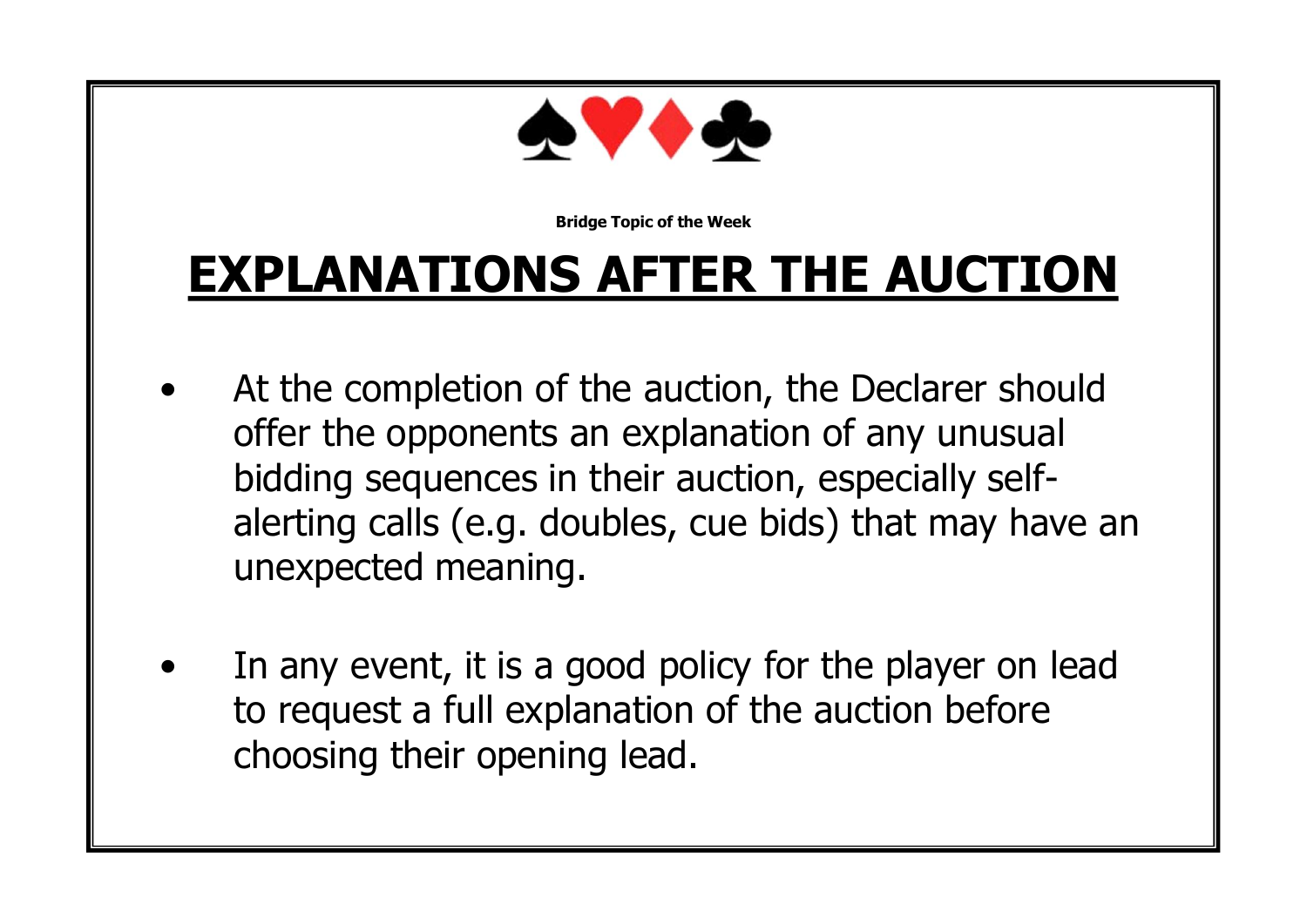

## **RECORDING RESULTS**

- When you're on opening lead, your first priority after the auction is to make the opening lead. This should be done before entering the contract into the Bridgemate or writing on your personal scorer.
- The same applies to dummy  $-$  after the opening lead is faced, spread your hand before doing anything else.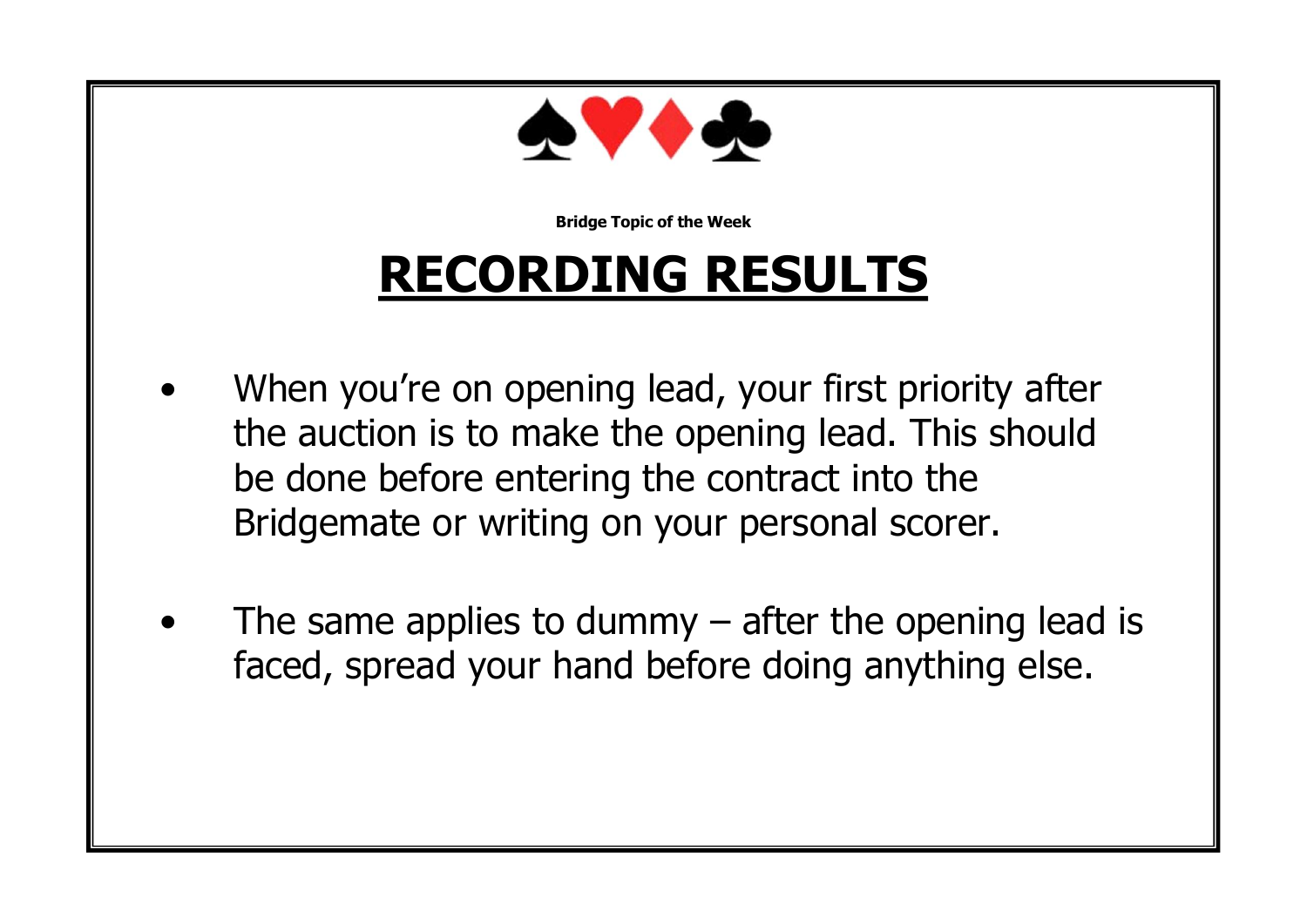

## **WHEN IS A CARD PLAYED?**

- For a Defender, a card is played when it could have been seen by their partner. It doesn't matter whether or not partner did see it, nor does it matter if Declarer saw it.
- For Declarer, a card is played when it is placed on or near the table in the played position. It doesn't matter whether or not a Defender has seen it.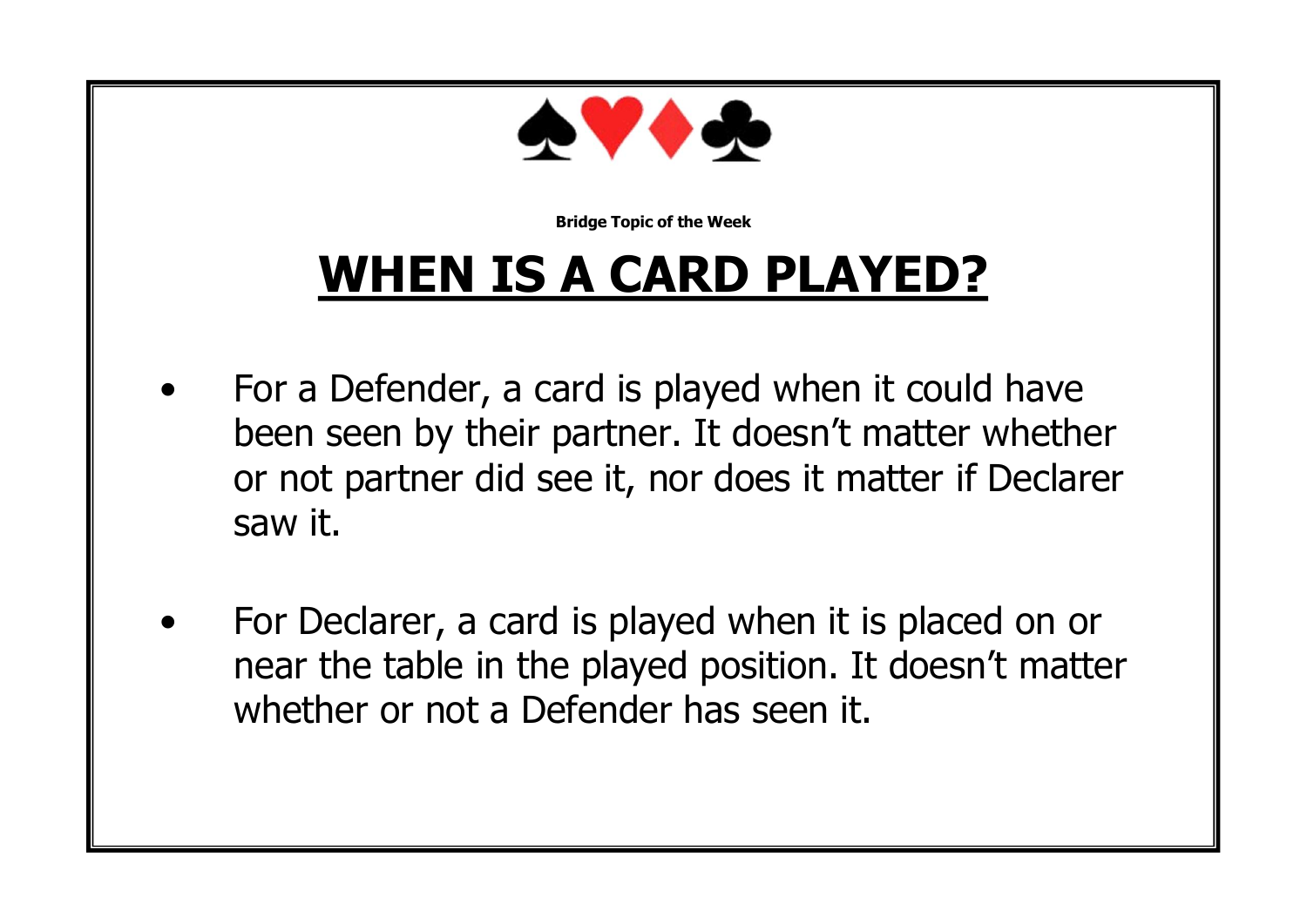

## **MIS-INFORMATION**

- If your partner makes an incorrect explanation during the auction, say nothing at the time, but: (a) If your side ends up Declaring, you advise the table before the opening lead is selected; (b) If your side ends up as Defenders, advise the table at the completion of play of the hand.
- The director should be called if either side may have suffered damage.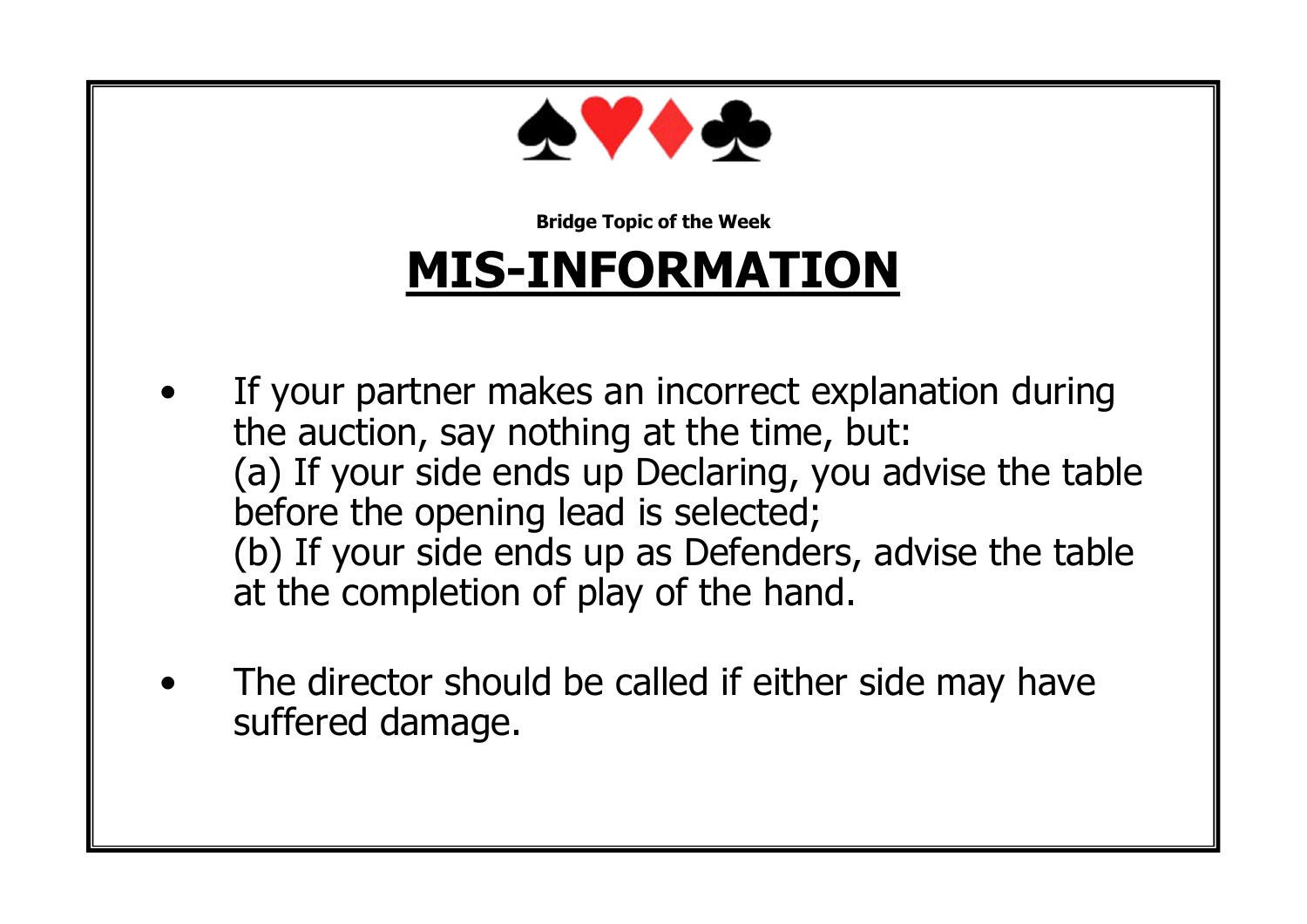

**ALERTS**

- Alerts are made by circling the bid and saying "alert". Saying "alert" minimises the chance of an opponent making a bid before you have had a chance to circle your partner's bid.
- Do not explain the meaning of the bid you are alerting unless asked by an opponent.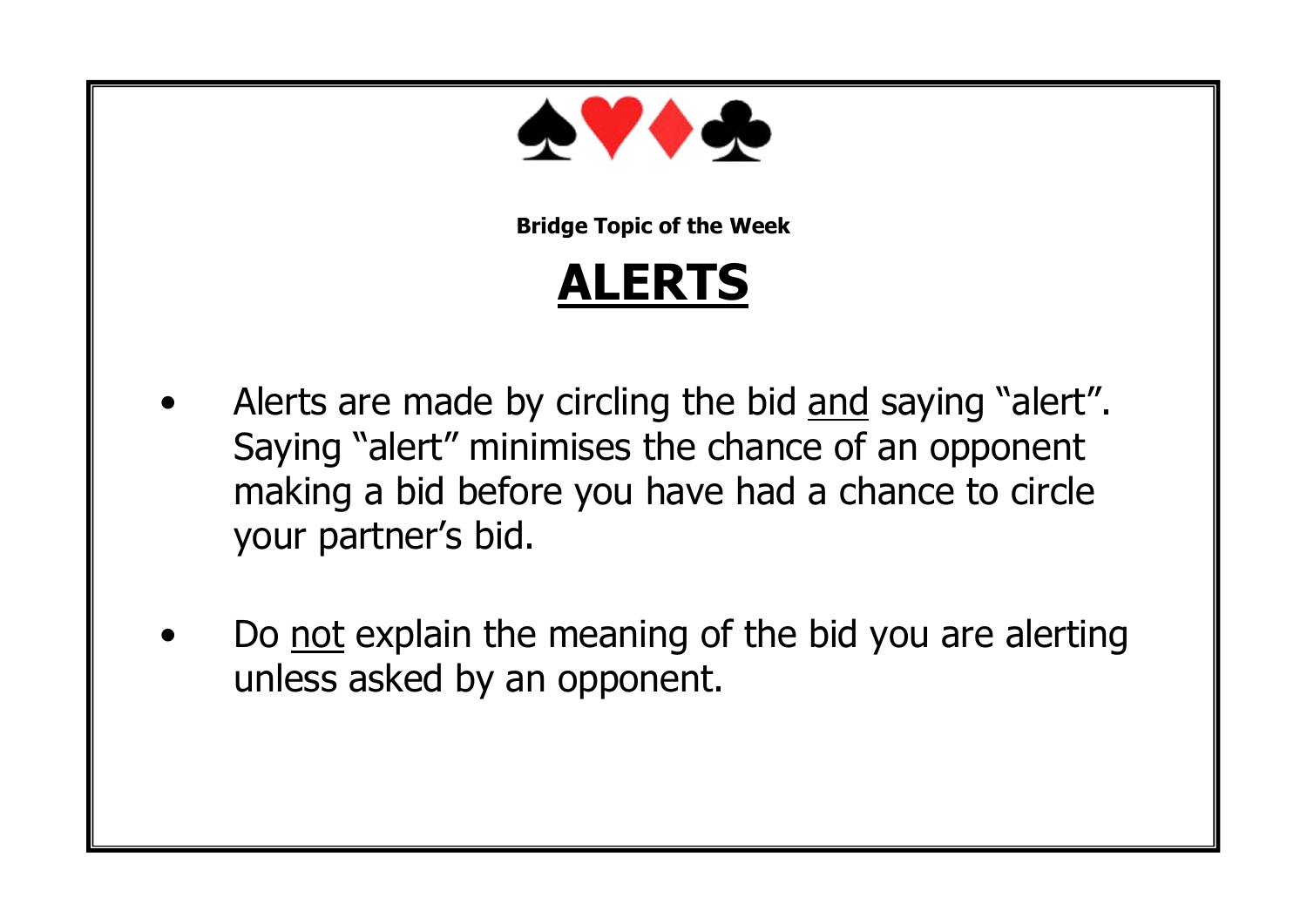

#### **PRE-ALERTS**

- You should pre-alert your opponents to any unusual conventions in your system before you commence the first board.
- Pre-alerts should always include a statement about your general system (e.g. Standard American), and should also state your no-trump range.
- In general, pre-alert your opponents about anything in your system that they may assume has a different meaning, especially self-alerting calls.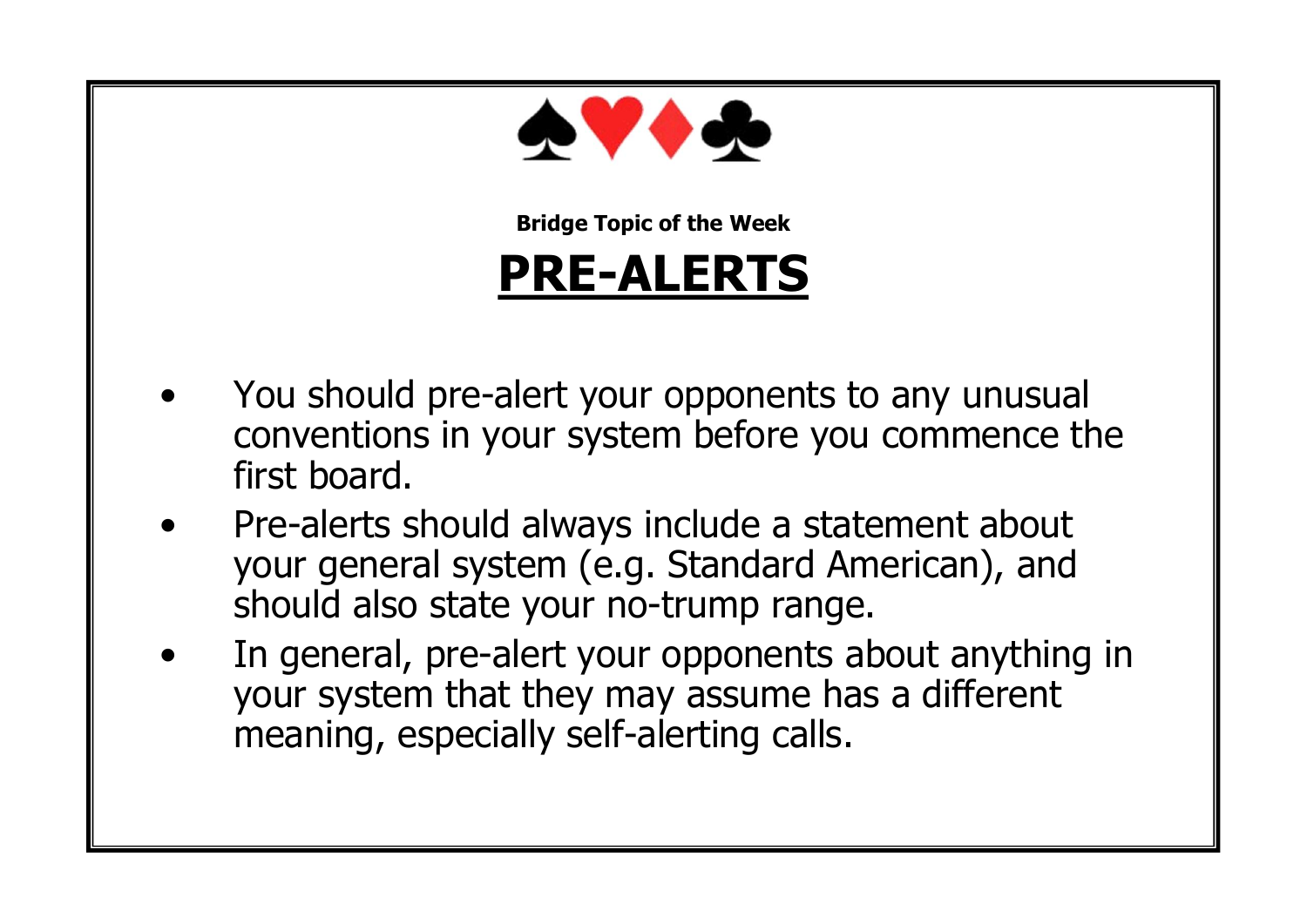

#### **EXPLANATIONS**

- When explaining a bid, explain it fully. Don't just state the convention name.
- For example, don't just explain a Michael's bid as "Michaels". State "Michaels, showing 5/5 in the other major and a minor, less than an opening hand".
- Don't explain your partner's bid unless asked by an opponent.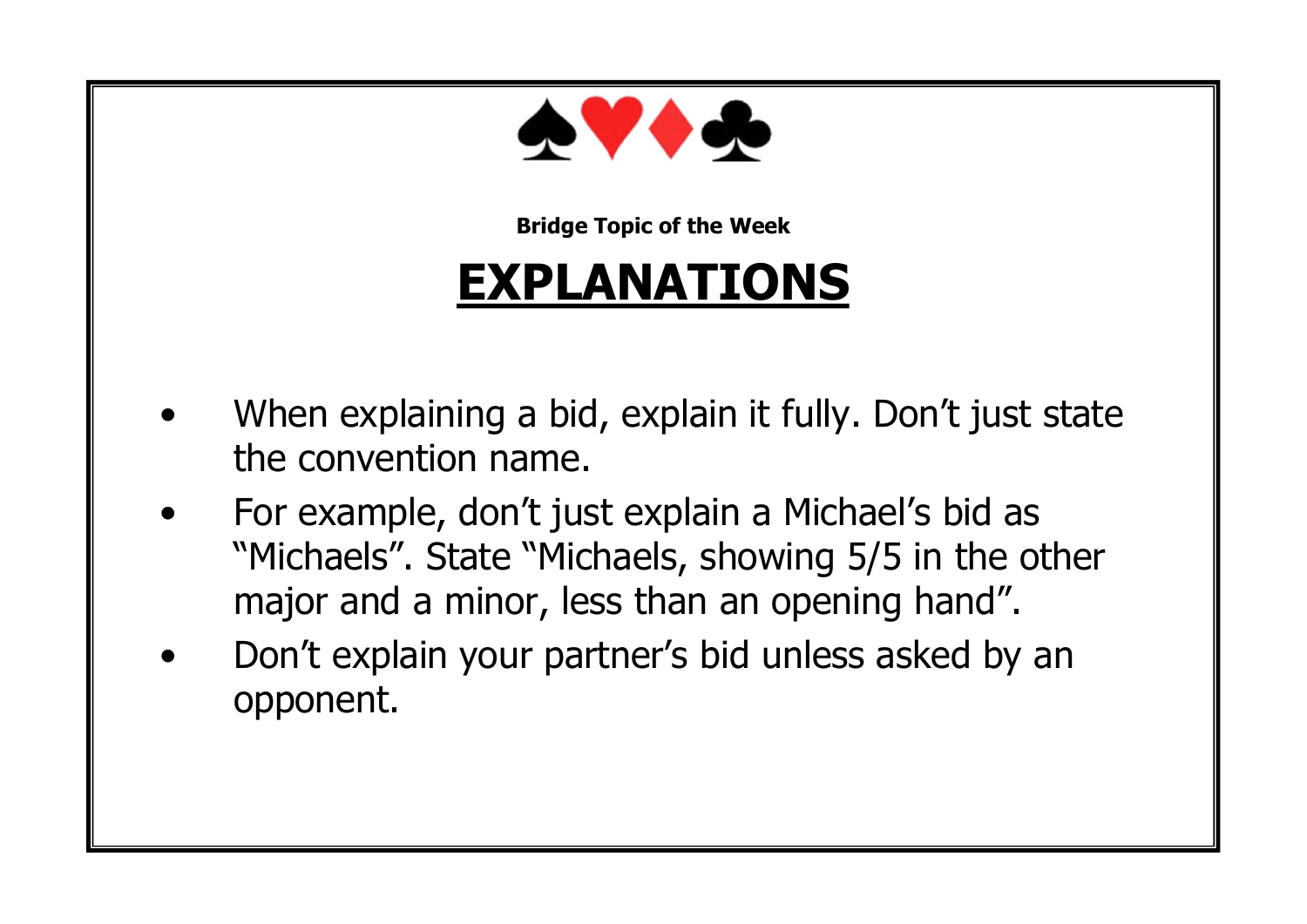

## **ASKING ABOUT A REVOKE**

- Dummy may ask Declarer about a possible revoke.
- Either Defender may ask their partner about a possible revoke.
- The usual form is "No spades, partner?"
- It is not necessary for a player, when showing out, to state "having none", and can indeed be irksome to the opponents.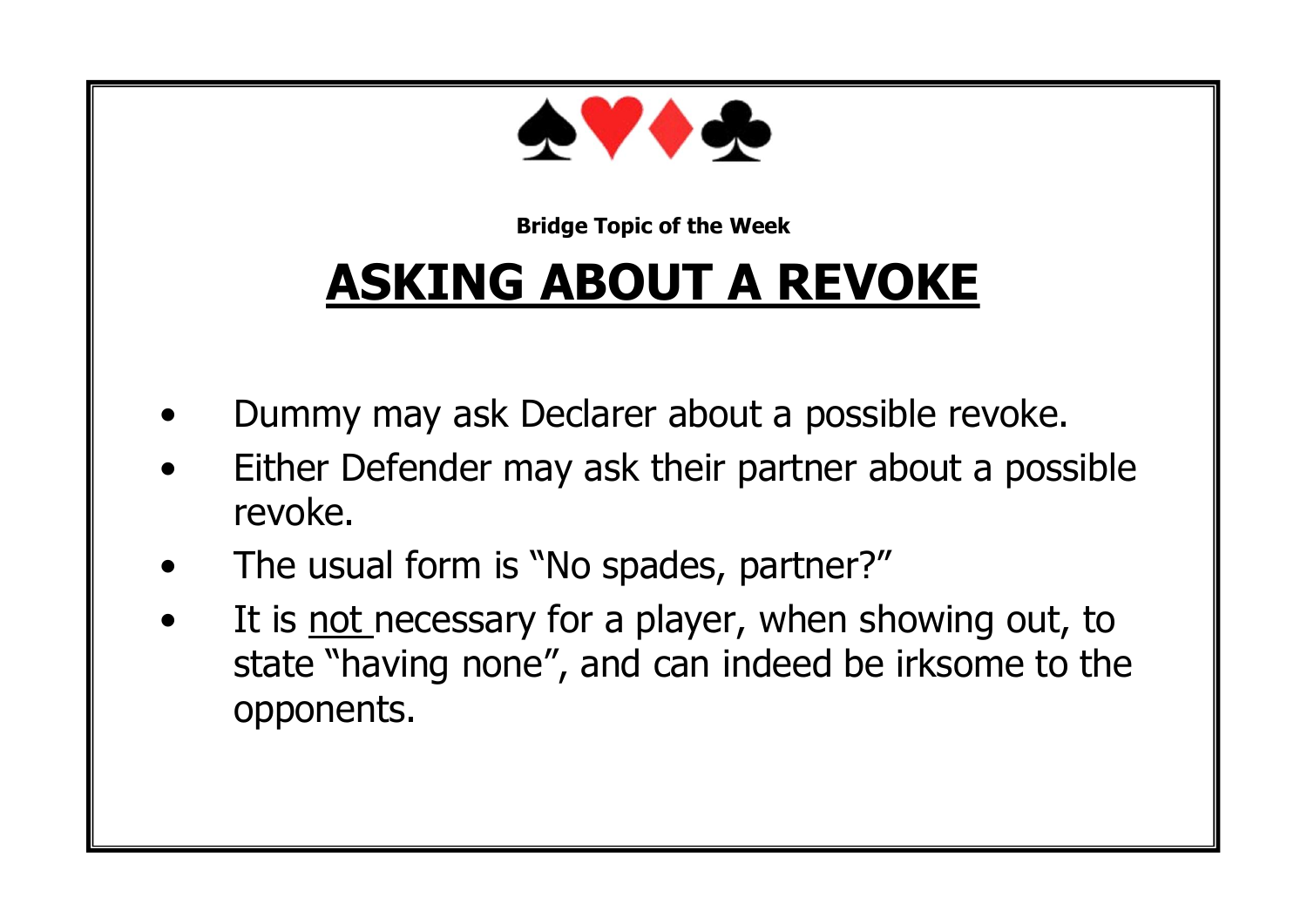

#### **DECEPTION**

- You cannot attempt to deceive an opponent except in your bids and cards played.
- This includes things like deliberating for a few seconds before playing a singleton to make an opponent think you have a choice or cards to play, or hesitating when an opponent is finessing through you in order to make them think you have the missing honour.
- Bridge is not poker  $-$  bluffing is not allowed!